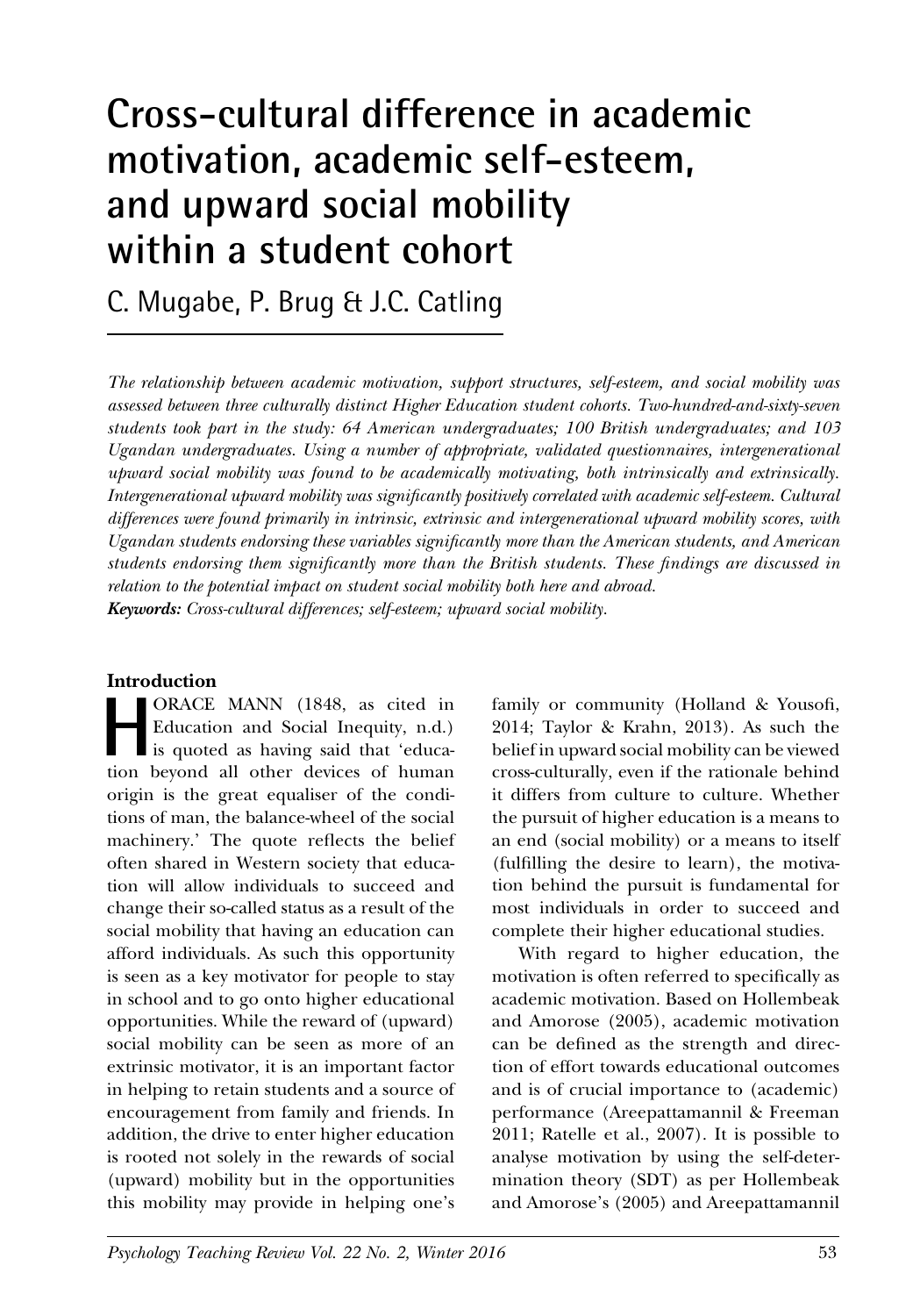(2012). Using the SDT, the spectrum of self-determined motivation ranges from intrinsic, where the drive behind involvement is the result of personal satisfaction or internal gratification (Smith, Cumming & Smoll, 2008; Deci & Ryan, 2002) to extrinsic, where the drive behind the involvement is for instrumental reasons, material gains and/or external rewards (Deci & Ryan, 2000). According to Vallerand and Ratelle (2002), intrinsic motivation was considered to be one-dimensional in nature but has since been thought to comprise three facets: motivation to know, to accomplish things, and to experience stimulation (Vallerand et al., 1992). Findings in Western, individualistic cultures (e.g. the US) show intrinsically motivated students do better and have a greater ability to persevere in academia (Ratelle et al., 2007).

With regard to external motivation, it is also not unidimensional. Extrinsically motivation can be defined along four facets: external regulation, introjected regulation, identified regulation, and integrated regulation (Deci & Ryan 2002). Research, primarily of adolescent populations (ages 13–18), has shown that students in non-Western cultures (e.g. India) have higher levels of extrinsic motivation (Areepattamannil, 2012; Areepattamannil, Freeman & Klinger, 2011). Furthermore, Areepattamannil and Freeman (2008) note that extrinsic motivation-external regulation is associated with better academic performance in older adolescents (16 to 19-years-old) whose families came from India. Here, as implied earlier, the need to provide for family and to take advantage of possible family sacrifices serves as a motivation to engage in education as a means to an end. Findings also demonstrate possible cross-cultural differences in the types of motivations that are effective.

Overall academic motivation explains why some students persevere with academic tasks despite the challenges they face and devote their energies to education rather than other activities (Long at el., 2011). The reasons for academic motivation have recently been the subject of thorough investigation. Researchers have concluded that academic motivation is meaningfully correlated with fostering self-worth among students (Areepattamannil & Freeman, 2008), improving school attendance (Wood, Kurtz-Costes & Copping, 2011), promoting desirable behaviours and predicting academic success (Kusurkur et al., 2012) as well as persistence in education (Mellard et al., 2013).

Despite some challenges in studying academic motivation, a pool of recent research supports diverse theoretical perspectives and identifies a range of variables as capable of eliciting and guiding learners' educational efforts and ambitions. These variables are wide ranging and include rewards (Ku, Dittmar & Banerjee, 2012), parents' educational expectations (Tynkkyan, Tolvanen & Salmela-Aro, 2012), autonomy (Wigfield, Cambria & Eccles, 2012), teacher-student positive relationships (Eccles & Roeser, 2009), personalities and teaching strategies (Donche et al., 2013; Dominguez, et al., 2013), which are all wellestablished academic motivators.

Social mobility can also be seen as an academic motivator. Extrinsically, social mobility can provide individuals with material rewards, as people with higher degrees tend to have higher incomes (e.g. Andersson, Nabavi & Wilhelmsson, 2014; Shaw, 2013) and better overall quality of life (Holland & Yousofi, 2014). Intergenerational upward social mobility exists in various cultures (Deary et al., 2005; Johnson et al., 2010), and is of great concern because it results in movers gaining access to a range of benefits including better health conditions, educational opportunities and material possessions. A range of longitudinal studies suggest that education, cognitive ability, childhood social backgrounds and diligence are worldwide predictors of intergenerational upward mobility (Sorjonen et al., 2012; Stumm et al., 2010).

Although education is found to facilitate intergenerational upward social mobility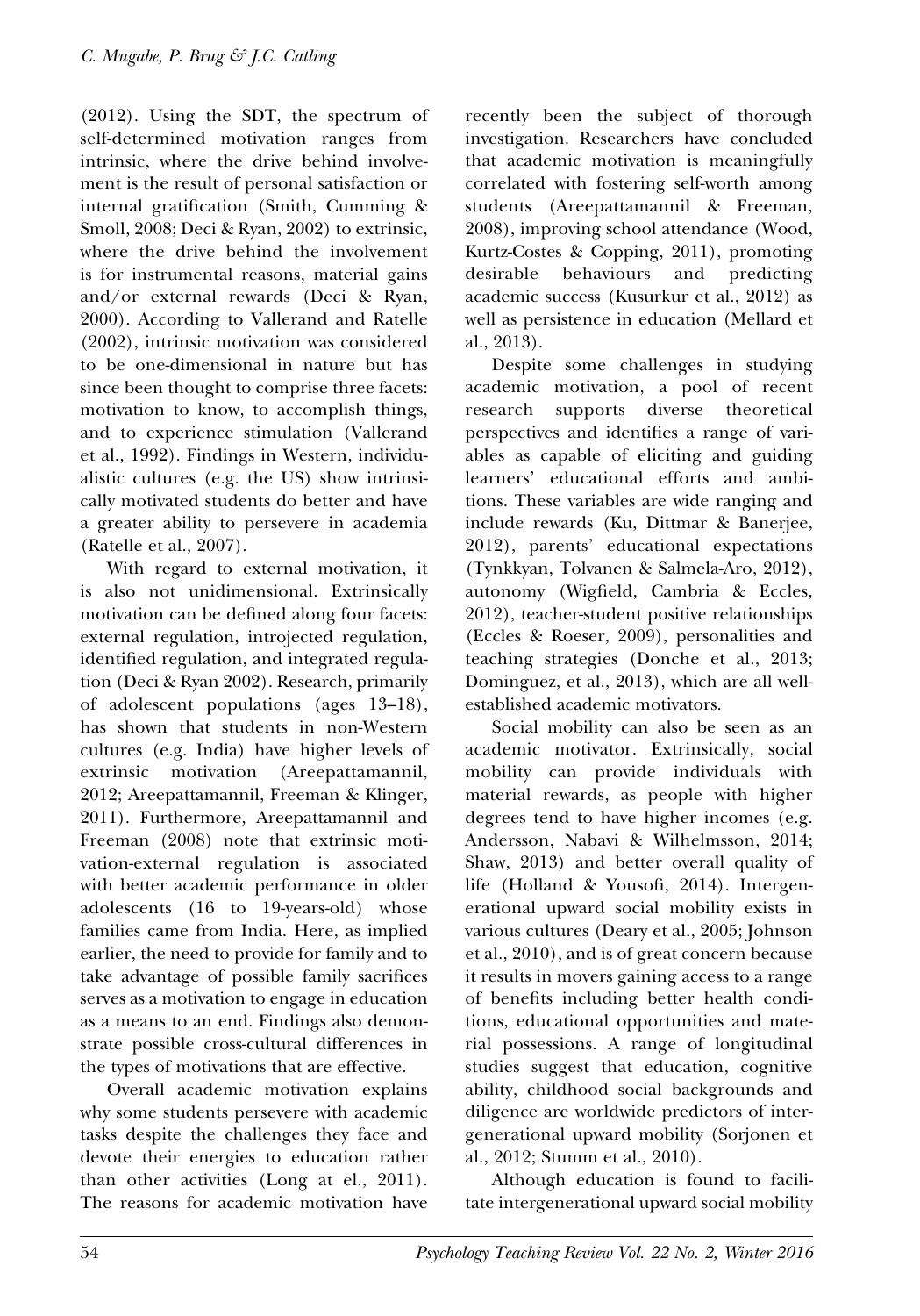(Byrom & Lightfood, 2013), there is indication that social class hampers equality of educational opportunity in some societies (Cotes, 2011; Kraus et al., 2012). Whilst upward mobility introduces movers to better cultural capital and social capital, the process of adopting a new social class is challenging because it involves class-based rejection sensitivity and discrimination, given the negative stereotypes that are often attached to movers' original social classes (Rhenschmidt & Mendoza-Denton, 2014). However, academically motivated students from underprivileged families within meritocratic societies or societies where parents are able to pay for university education have the opportunity to achieve upward mobility. This is supported by universities themselves, which in contemporary education systems desire to enrol students from more deprived backgrounds (Hart et al., 2004; Housel & Harvey, 2009).

Recent studies have found that education facilitates intergenerational upward mobility in Uganda (Bailey, Cloete & Pillay, 2012), Britain (Byrom & Lightfoot, 2013) and the US (Shane & Heckhausen, 2013). As such government policies in the US, Britain and Uganda promote widening participation in universities (Hart et al., 2004; Housel & Harvey, 2009; Obwona & Ssewanyana, 2007). Byrom and Lightfoot conducted a qualitative study of university students from working-class backgrounds to examine their experience of academic failure and how failure impacted on their ability to gain intergenerational upward mobility. They found that students desire to attain jobs with better status than those of their parents, and having this desire is widely perceived as equating to social mobility. It follows from these findings that students recognise education as a route to achieving improved lifestyle and eventually intergenerational upward mobility.

Shane and Heckhausen (2013) used a cross-cultural design to investigate the popular meritocratic ideology of Americans. Americans, especially American men often believe they have a moral obligation to use the resources available to pursue a higher Socioeconomic Status (SES) than that of their parents. After a comparison of mean scores of meritocratic-oriented and luck-oriented casual conceptions about SES, Shane and Heckhausen concluded that American undergraduates significantly endorse a better view of personal SES than their parents. A correlation and multiple regression analysis indicated that students' higher expected SES was strongly predicted by students' endorsement of meritocratic–oriented beliefs. Sanchez et al. (2011) examined qualitative data from American male postgraduates and drew similar conclusions with regards to meritocratic-oriented beliefs Although the American dream might pose psychological difficulties (to males), Shane and Heckhausen's (2013) findings indicate that students strongly believe in intergenerational upward mobility and this elicits goal engagement behaviour fostering pathways that predict future SES achievement. It can be seen from this that the American dream can be a source of academic motivation. However, the research design they used does not provide insight into Americans' endorsement of meritocratic-oriented beliefs. Although Byrom and Lightfoot (2013) and Shane and Heckhausen (2013) found that British and American undergraduates believe in intergenerational upward mobility, they did not test whether such a belief is academically motivating.

The current study used a cross-cultural survey design. The focus of the survey was to assess the relationship between academic motivation and belief in intergenerational upward social mobility among first year university students in America, Britain and Uganda. The study also sought to determine if there were cross-cultural differences in the nature of motivations, as noted in some previous research. Thereby, the current study extends earlier research by comparing three different higher educational cultures as it seeks to determine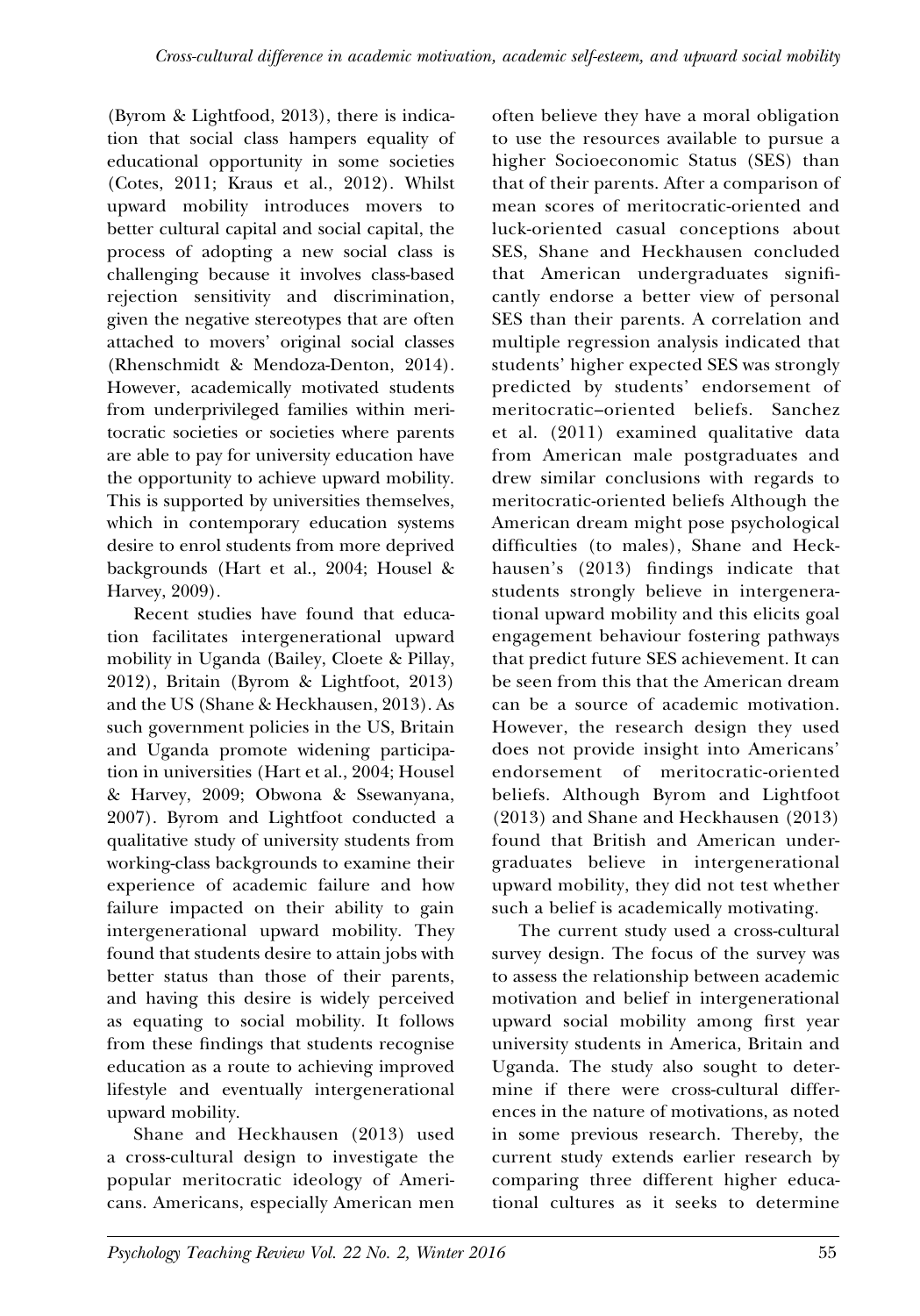whether aspirations predict academic motivation among university students.

Two research questions were assessed:

- 1. Is there a relationship between believing in intergenerational upward social mobility intrinsically and extrinsically and first year undergraduates' motivation to better their educational outcomes?
- 2. Are there any cultural differences in students' intrinsic scores, extrinsic scores and in their endorsement of intergenerational upward mobility?

Although no research has solely tested whether the endorsement of intergenerational upward mobility predicts academic motivation, a number of researchers in Britain (Byrom & Lightfoot, 2013) and the US (Shane & Heckhausen, 2013; Rheinschmidt & Mendoza-Denton, 2014) have found indications that believing in intergenerational upward mobility elicits and guides students' education efforts and ambitions. Others found education to be a major predictor of intergenerational upward mobility (Sorjonen et al., 2012; Stumm et al., 2010). Therefore, it was postulated that a belief in intergenerational upward mobility will academically motivate students both intrinsically and extrinsically.

Significant differences between American, British and Ugandan students in their endorsement of intergenerational upward mobility were predicted. Evidence suggests that Americans strongly endorse meritocratic beliefs (Shane & Heckhausen, 2013) and Ugandan students are highly likely to appreciate intergenerational upward mobility because they are in a financially competitive environment of privately run universities (Obwona & Ssewanyana, 2007). Above all, the absence of a state pension in Uganda leaves students with the responsibility of caring for their parents in old age (Kasedde et al., 2014). The reciprocal nature of parent-child care in Uganda elicits the

desire in students to be in a better socioeconomic status than their parents so that they can be financially secure to provide care to their parents.

Significant differences among American, British and Ugandan students' mean scores in both intrinsic and extrinsic academic motivation were predicted based on Vecchione et al.'s (2014) findings. Countries with more male participants were expected to be highly extrinsic while countries with more female participants to be highly intrinsic.

## **Method**

## *Design*

A survey design was used to measure key variables including endorsement of intergeneration upward social mobility, academic self-esteem, amotivation, intrinsic and extrinsic academic motivation.

## *Participants*

The general sample was 278 students recruited from several universities in the three nations. American students primarily came from the University of North Carolina, Wilmington, however, invitations to participate were also sent out to two universities in California. In Britain, students from St. Mary's University, Kingston University and the University of Greenwich took part and in Uganda students were recruited from Makerere University and Kampala University. Data from 11 participants was excluded because it did not satisfy the inclusionary criteria. Nine were not citizens of the participating countries and two were second year students. The final sample was 267 first year students of which 142 were men, age ranged between 17 and 34 years (*M*=20.04, *SD*=3.18) and 125 were women, age ranged between 17 and 31 years (*M*=19.29, *SD*=2.47). Table 1 shows age of participants by nationality and gender. For ethnic breakdown see Appendix A.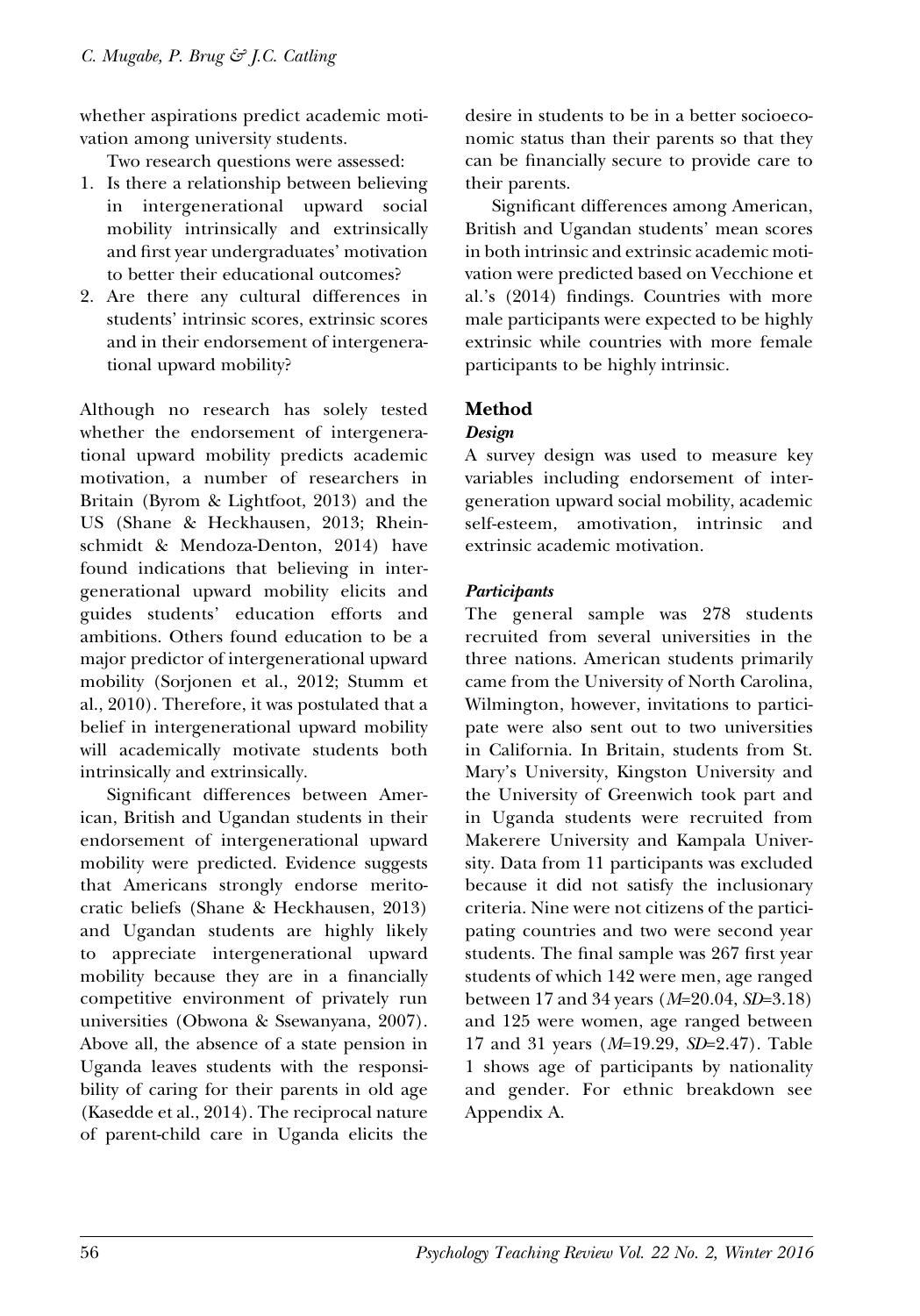|         |    | American |      | <b>British</b> |               |           |     | Ugandan |           |
|---------|----|----------|------|----------------|---------------|-----------|-----|---------|-----------|
| Gender  | N  | М        | SD   | N              | M             | <b>SD</b> | N   | М       | <i>SD</i> |
| Males   | 30 | 18.33    | 2.25 | 34             | 19.70<br>3.15 |           | 78  | 20.86   | 3.24      |
| Females | 34 | 18.21    | 0.54 | 66             | 19.40         | 2.53      | 25  | 20.60   | 3.21      |
| Overall | 64 | 18.27    | 1.58 | 100            | 19.46         | 2.74      | 103 | 20.80   | 3.22      |

|  |  | Table 1: Participants' descriptive statistics by nationality and gender |
|--|--|-------------------------------------------------------------------------|
|--|--|-------------------------------------------------------------------------|

Note. *N*=Number, *M*=Mean and *SD*=Standard Deviation

## *Measures*

A seven-scale questionnaire (appendix B) with seven demographic questions relevant to each participating country was used. The scales ranked from one to seven, 1=strongly disagree and 7=strongly agree. The original Academic Motivation Scale by Vallerand et al., (1992) was used to measure intrinsic, extrinsic and amotivation, and the word 'college' was changed to 'university' in some statements.

## *Intrinsic academic motivation Scale*

The intrinsic scale consisted of sixteen items drawing on self-determination theory (Deci & Ryan, 2000). This scale assessed whether students engage in activities because the activities engender learning. One example of a statement to which participates responded by indicating their level of agreement as to why they go to university is 'Because I experience pleasure and satisfaction while learning new things.' Cronbach's alpha value was .906.

## *Extrinsic academic motivation scale*

This scale consisted of eight items drawing on self-determination theory (Deci & Ryan, 2000). This scale assessed whether students' ability to learn is influenced by rewards or consequences for being engaged. An example of a statement to which participates responded by indicating their level of agreement as to why they go to university is 'In order to obtain a more prestigious job later on.' Cronbach's alpha value was .875.

## *Amotivation scale*

This was a four-item scale aimed to measure the lack of academic motivation. One example of a statement to which participants responded by indicating their level of agreement as to whether they are less interested in going to university is 'I don't know; I can't understand what I am doing in university.' The lower the score the more a participant is academically motivated. Cronbach's alpha value was .939.

## *Intergenerational upward social mobility scale*

The intergenerational upward social mobility scale was developed during the current study by Mugabe, Brug and Catling. The scale had seventeen items of which three were reversescored. It encompassed statements featuring education, social class, skills and social capital. Participants chose their level of agreement with each statement. An example of a social class-based statement is 'Moving to an upper social class is possible for anyone who is willing to study hard enough.' Participants also faced skills' related statements such as 'I read hard enough to have a better command of language than my parents.' And social capital related statements including 'I study hard at university to gain access to people of a better social network than my parents.' Factor analysis showed the scale statistically sound. Kaiser Meyer-Olkin (KMO) and Bartlett's test of sphericity was computed to evaluate the observed factor solution and in accordance with the test requirements the KMO value produced was 0.948, which was well above the 0.60 threshold. In addition, the Cronbach's alpha value for the scale was .939.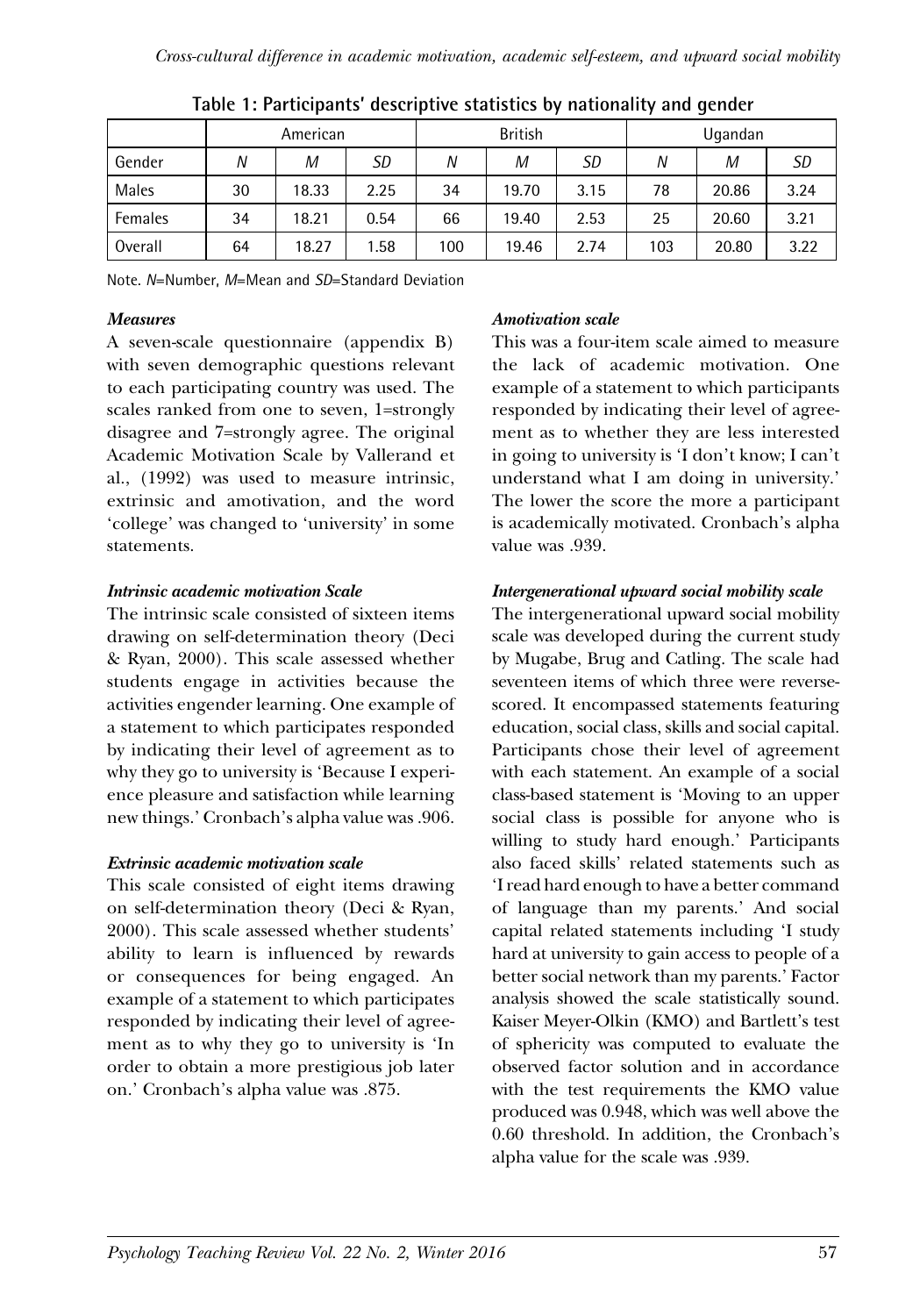#### *Academic self-esteem scale*

This was a seven-item scale derived from Harter's (1989) self-concept scale. Three of the items were reverse-scored. The scale assesses students' perception of their own learning ability. Participants ranked perception of their learning via statements including 'I feel I am very good at doing my coursework.' Cronbach's alpha value was .848.

## **Procedure**

In the US and Britain, participants were invited via email with a link to the online survey. In Britain, the survey link was passed on to all first year students at participating institutions. Representatives in Uganda invited a range of students at Makerere University and Kampala University to participate by completing a paper version of the survey. In Uganda, students were given the paper version of the invitation letter and the informed consent forms. All students gave fully informed consent, and at the end participants were given debriefing forms.

## **Results**

First, the collated data was checked to see whether it satisfied parametric assumptions. The data violated both homogeneity and normal distribution assumptions. The data was positively and negatively skewed on different scales due to outliers, low and extreme scores. Therefore, parametric analysis was not conducted on the data set (see Table 2 for variables' descriptive statistics).

A non-parametric test of correlation, Spearman's *rs*, was used to assess research question one which stated that intergenerational upward mobility, and aspirations are academically motivating. Intergenerational upward mobility was significantly positively correlated with intrinsic motivation (*rs*=.526,  $N=267$ ,  $\cancel{\approx}.001$ ). Figure 1 shows participants' average scores reasonably distributed in a linear relationship. Hence, believing in intergenerational upward mobility is intrinsically academically motivating.

Intergenerational upward mobility was significantly positively correlated with extrinsic motivation (*rs*=.361, *N*=267, *p*<.001). Figure 2 shows participants' mean scores scattered but in a linear relationship. Thus, believing in intergenerational upward mobility is extrinsically academically motivating.

A non-parametric Kruskal-Wallis test was conducted to assess whether there are statistically significant cultural variations in variable scores including intrinsic, extrinsic and mobility mean scores. As predicted, significant cultural differences emerged on intrinsic *X2*(2, *N*=267)=64.530, *p*<.001, extrinsic *X2*(2, *N*=267)=41.842, *p*<.001 and intergenerational mobility *X2*(2, *N*=267)=184.404, *p*<.001 scores. The Mann-Whitney test was conducted to assess where the differences lie at a critical *p* value=.05÷3=.0167. Table 3 presents Mann-Whitney group comparisons with variables' mean ranks or frequencies of high scores per scale.

Table 3 shows that median differences between countries on intrinsic motivation are all statistically significant, *p*<.001. Ugandan students significantly embrace intrinsic academic motivation higher than American students who scored significantly higher than the British students Median differences on extrinsic academic scale between American and British students and Ugandan and British students are statistically significant,  $p \nless 0.001$ , while the difference between Ugandan and American students is non-significant, *p*>.05. Ugandan and American students score significantly higher on extrinsic motivation than the British students.

Median differences on intergenerational upward mobility score between American and British students, Ugandan and American students, and Ugandan and British students are significantly different, *p*<.001. As predicted, Ugandan students endorse mobility beliefs significantly higher than American students who score significantly higher than the British students.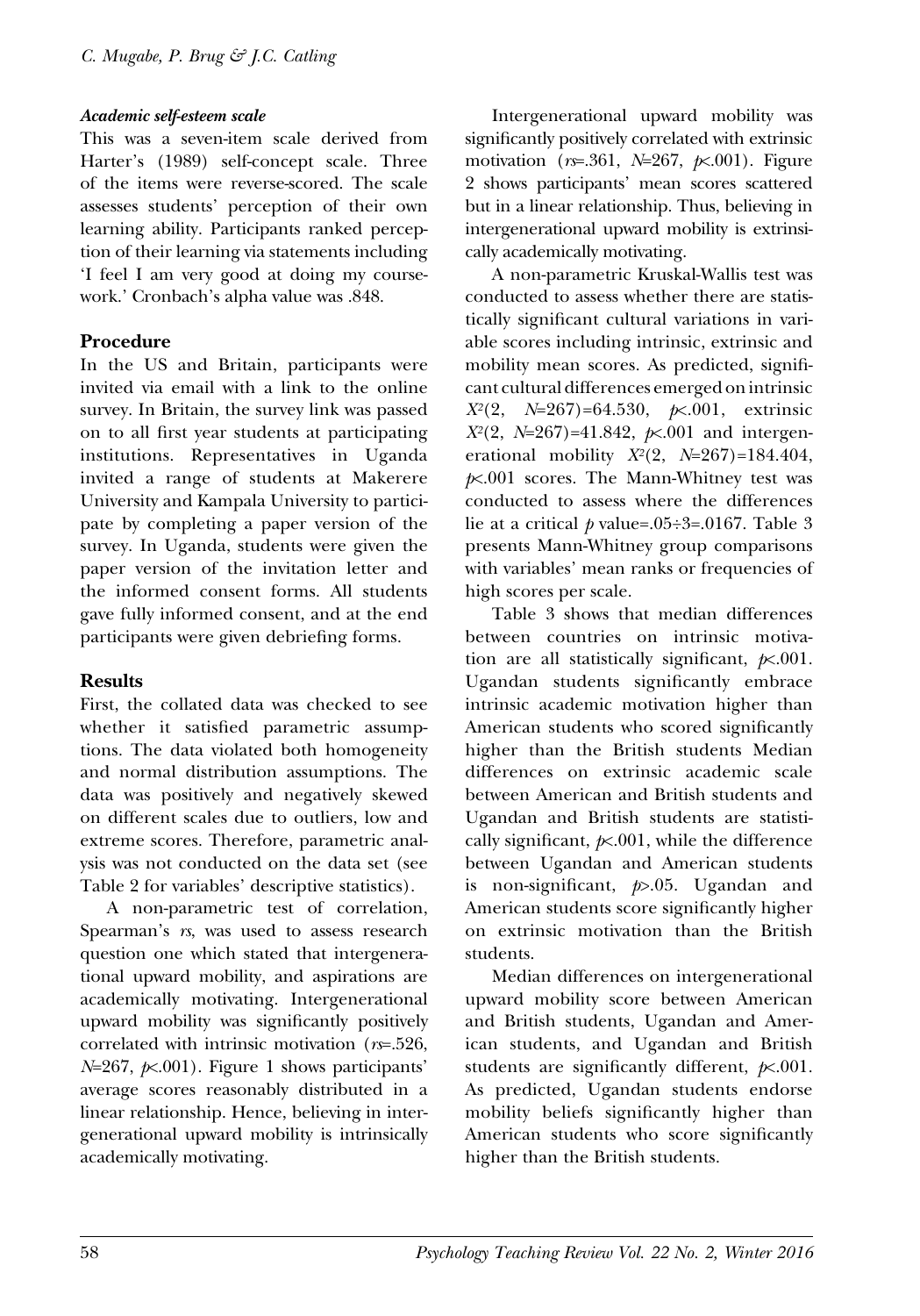|                      | Overall |           | America      |      |              | <b>Britian</b> | Uganda |           |  |
|----------------------|---------|-----------|--------------|------|--------------|----------------|--------|-----------|--|
|                      |         | $N = 267$ | $N = 64$     |      | $N = 100$    |                |        | $N = 103$ |  |
| <b>Scales</b>        | М       | SD        | М<br>SD      |      | M            | SD             | M      | SD        |  |
| <b>Intrinsic AM</b>  | 6.09    | 0.58      | 0.34<br>6.10 |      | 5.76         | 0.70           | 6.41   | 0.33      |  |
| <b>Extrinsic AM</b>  | 6.54    | 0.63      | 6.70         | 0.34 | 6.22         | 0.87           | 6.74   | 0.31      |  |
| Intergenerational UM | 5.59    | 0.94      | 5.27         | 0.26 | 4.86<br>0.90 |                | 6.49   | 0.24      |  |
| Self-esteem          | 5.84    | 0.90      | 6.14         | 0.33 | 5.45         | 1.14           |        | 0.75      |  |
| Amotivation          | 1.15    | 0.57      | 1.02         | 0.08 | 1.36         | 0.87           |        | 0.15      |  |

|  |  |  | Table 2: Study variables' means and standard deviations for the overall and by country |
|--|--|--|----------------------------------------------------------------------------------------|
|--|--|--|----------------------------------------------------------------------------------------|

Note: AM=Academic Motivation, UM=Upward Mobility.

| Table 3: Mann-Whitney countries comparison of study variables' median to assess the |  |
|-------------------------------------------------------------------------------------|--|
| direction of the differences                                                        |  |

|                      | Comparing |     |        | Comparing |            |       | Comparing |     |       |
|----------------------|-----------|-----|--------|-----------|------------|-------|-----------|-----|-------|
| <b>Scales</b>        | USA       | UK  | p      | Uga       | <b>USA</b> | p     | Uga       | UK  | р     |
| <b>Intrinsic AM</b>  | 6.1       | 5.8 | $***$  | 6.4       | 6.1        | $***$ | 6.4       | 5.8 | $***$ |
| <b>Extrinsic AM</b>  | 6.7       | 6.2 | $***$  | 6.7       | 6.7        | ns    | 6.7       | 6.2 | $***$ |
| Intergenerational UM | 5.3       | 4.9 | $\ast$ | 6.5       | 5.3        | $***$ | 6.5       | 4.9 | $***$ |
| Self-esteem          | 6.1       | 5.5 | $***$  | 6.2       | 6.1        | ns    | 6.2       | 5.5 | $***$ |
| Amotivation          | 1.0       | 1.4 | $**$   | 1.0       | 1.0        | ns    | 1.0       | 1.4 | $***$ |

Note: \**p*=.012, \*\**p*=.002, \*\*\**p*≤.001, ns=not significant, USA=United States of America, UK=United Kingdom & Uga=Uganda.

The British students scored significantly higher than American and Ugandan students on the amotivation scale  $p \lt 0.001$ . This suggests that the British students are significantly less academically motivated than American and Ugandan students whose mean rank difference is statistically non-significant.

Table 3 shows that Ugandan students scored significantly higher than American and the British students on two and five scales respectively. There were non-significant differences between Ugandan and American students on three scales and between American and the British students on two scales.

## **Discussion**

The primary aim of the current study was to assess whether believing in intergenerational upward social mobility is academically motivating. As predicted, this belief

is both intrinsically and extrinsically motivating, hence, upward mobility beliefs positively correlates with self-determination theory (Deci & Ryan, 2008). The findings support recent studies in Britain (Byrom & Lightfoot, 2013) and America (Shane & Heckhausen, 2013), which to some extent indicated that believing in intergenerational upward mobility elicits and guides university students' educational efforts and ambitions because students expect to attain significantly better socioeconomic status (SES) than the SES of their parents.

Also cultural differences in intrinsic, extrinsic and intergenerational upward mobility scores were investigated. As predicted, the statistical analysis demonstrated that Ugandans endorsed those variables significantly more than Americans and Americans endorsed them significantly more than the British.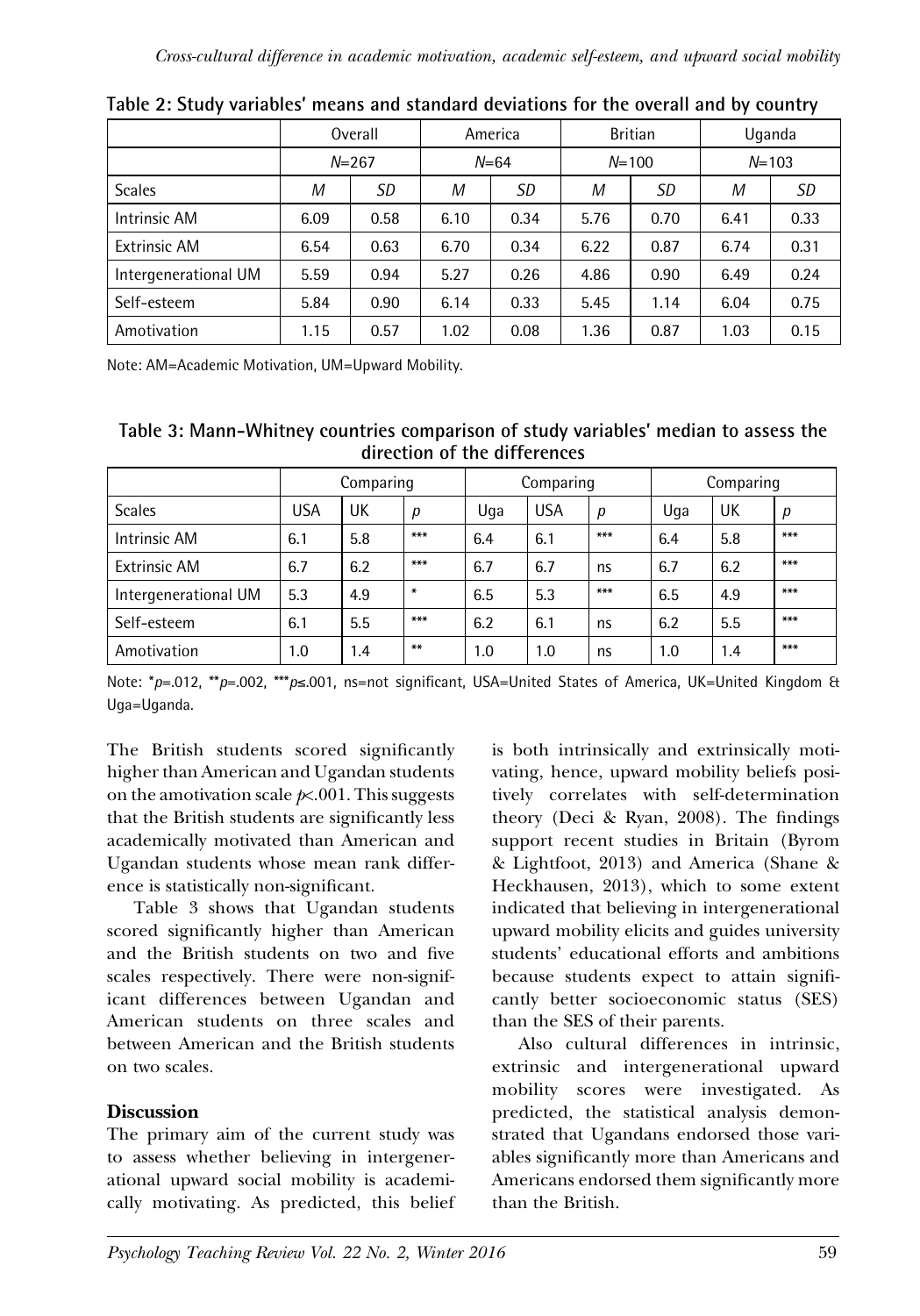## *C. Mugabe, P. Brug & J.C. Catling*



Figure 1: Participants' average scores across cultures on intrinsic academic motivation **scale plotted against their average scores on intergenerational upward social mobility scale**

*Figure 1.* Participants' average scores across cultures on intrinsic academic motivation scale **Figure 2: Participants' average scores across cultures on extrinsic academic motivation scale plotted against their average scores on intergenerational upward social mobility scale** 



## *Relationship between upward social mobility and other variables*

 self-esteem. This suggests that mobility beliefs cantly positively correlated with academic promote academic confidence and positively correlate with expectancy value theory theory (Furrer & Skinner, 2003). Therefore, this newfound academic motivation vari-

 class-based discriminations in universities *Figure 2. Participants* control of the control of the students of encourage students to optimistically engage in  $\frac{1}{2}$ Intergenerational upward mobility was signifi-<br>their learning by associating their inner and their mobility was signifiorrelate with expectancy value theory (Rubin, 2012), hence leading to an improved (Wigfield, 1994) and social motivation perception of underprivileged students by the mobility means of the cultures, single-significant cultural differences emerged on interactions, manner we concern<br>this newfound academic motivation vari-<br>social classes upward mobility will be facilitated able should persuade university lecturers to their learning by associating their inner aspirations with their belief in upward mobility. This in return will gradually reduce the widespread perception of underprivileged students by the privileged. Furthermore, within and between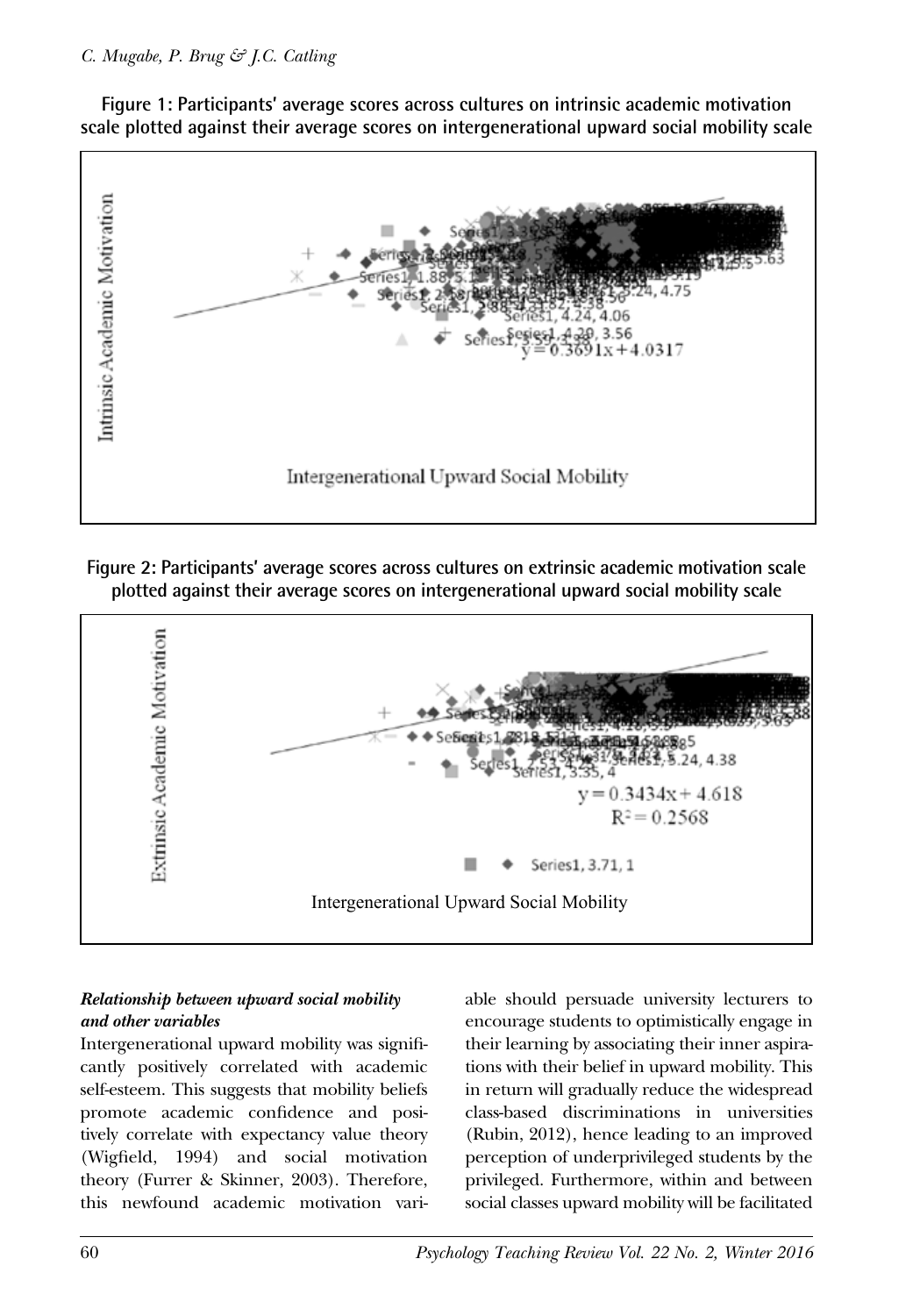as well as governments' desire to promote widening participation programmes. However, Platt (2011) argues that success in university may not be the passport to prosperity and higher social class because the complex experiences of disadvantaged students are usually overlooked. Systematic discrimination in the US (Sanchez et al., 2011), Britain (Byrom & Lightfoot, 2013) and Uganda (Asiimwe, Agaba & Nampewo, 2012) are vehicles for perpetuating poverty and impeding upward mobility among disadvantaged students. This suggests that underprivileged groups may struggle to position themselves academically and socially, especially in cultures where resources are unequally distributed.

## **Cultural differences**

Ugandan and American students significantly endorse intrinsic and extrinsic motivation more than the British students. However, Ugandan students do not significantly positively associate intrinsic and extrinsic academic motivation like the American and the British students, whose data shows significant positive correlations between those key variables. These findings support Trumbull and Rothstein-Fisch (2011) whose study highlights significant cultural differences in achievement motivation. Despite the differences, the positive correlation between intrinsic and extrinsic motivation across cultures may suggest that intrinsic and extrinsic facets of academic motivation are not opposite but along a continuum, and that success in university education requires self-commitment and external compliance.

Statistically significant cultural differences in participants' endorsement of intrinsic and extrinsic motivation scores were predicted based on Vecchione et al.'s (2014) findings. It was predicted that countries with more female participants will endorsed intrinsic beliefs significantly more than countries with more males, which were predicted to endorse extrinsic beliefs significantly more. However, the hypothesis was rejected. Uganda with more males (*N*=78) than females (*N*=25) significantly endorsed intrinsic motivation more highly than Britain with more females (*N*=66) than males (*N*=34). And America with fewer males (*N*=30) significantly endorsed extrinsic motivation higher than Britain with more males (*N*=34) than America (see Table 1). These results suggest that Vecchione et al.'s findings on gender difference in intrinsic and extrinsic motivation are inconclusive.

In respect to the relationship between cultural differences in mobility beliefs, as was predicted, Ugandan students endorsed mobility beliefs significantly higher than the American and the British students. American students endorsed mobility beliefs significantly higher than the British students. The explanation for the American students high score is that American students habitually endorse meritocratic beliefs (Shane & Heckhausen, 2013) and Kraus and Tan (2015) found that American students especially the underprivileged enormously overestimate their social mobility beliefs.

As predicted, Uganda's financially competitive environment of privately run universities and Ugandan students' desire to provide care for their elderly parents may well move them to endorse upward mobility beliefs significantly higher than other cultures. Other factors that contributed to Ugandans' exceptional performance on the mobility scale are related to age and gender. The Ugandan sample was older and with more mature students (*M*=20.80, *SD*=3.22) than in the US (*M*=18.27, *SD*=1.58) and Britain (*M*=19.46, *SD*=2.74). Older students are likely to appreciate upward social mobility because of its extrinsic nature which is more relevant to them than to younger students (Lepper, Corpus & Iyengar, 2005). This is reinforced by Kraus and Tan (2015) who found that the self-relevance of social class mobility increases overestimation of class mobility beliefs for individuals and groups.

There is no doubt that gender contributed to the Ugandans' high performance on upward mobility scale. There were more males (*N*=78) than females (*N*=25) in the Uganda sample. In many cultures including America (Sanchez et al., 2011) and Uganda (Otiso,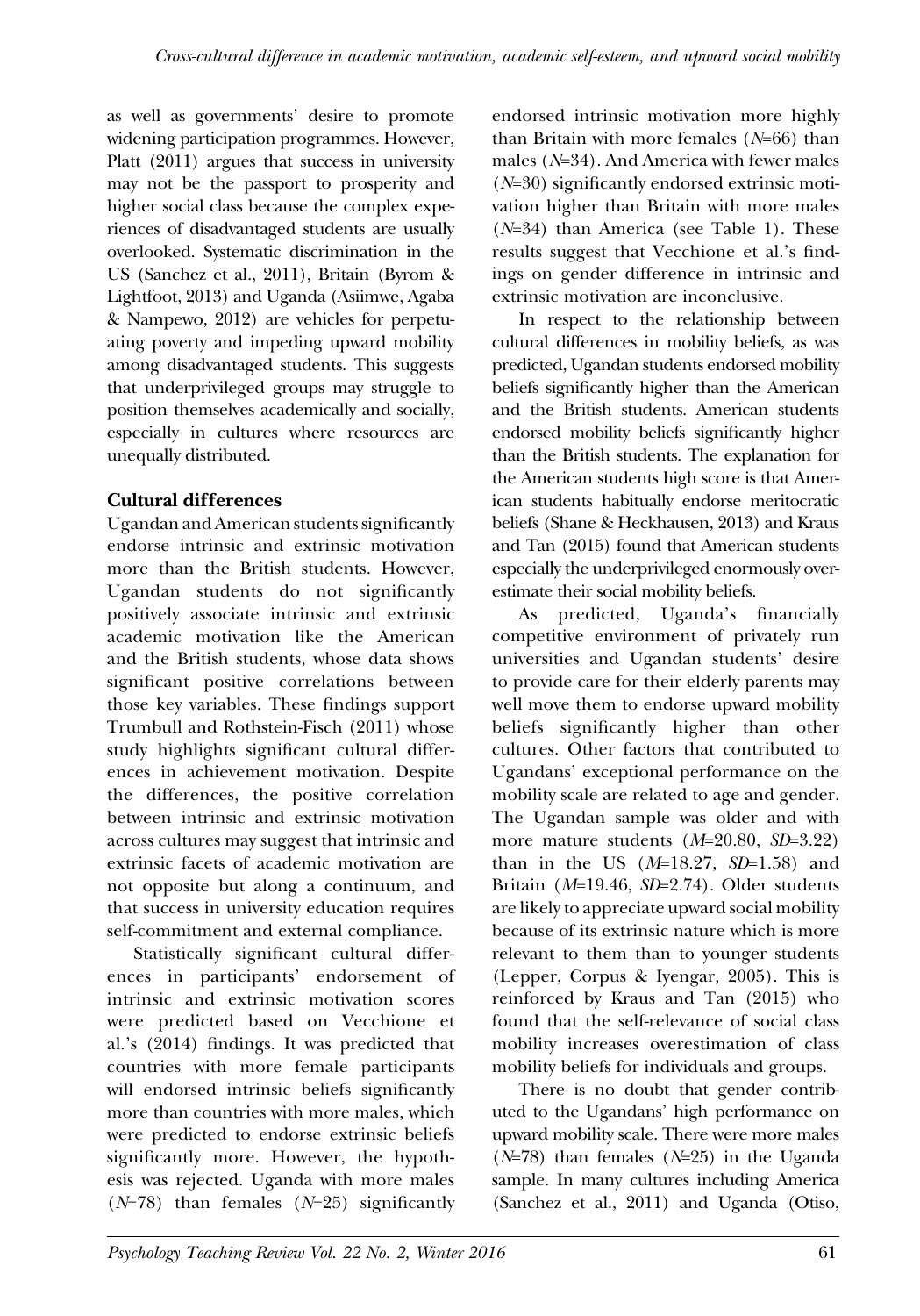2006), men's sense of masculinity is tied to their ability to attain intergenerational upward social mobility, and many associate successes with 'being a man'. Otiso (2006) indicates that Ugandans heap praise on sons who attain better SES than that of their parents. These attitudes influenced Ugandan males' performance, leading to heightened scores on the mobility scale; however they may also promote negative perception of daughters in families.

In conclusion, the main findings from the current study are that intergenerational upward social mobility is academically motivating, and that this belief is both

#### **The authors**

**C. Mugabe,** School of Psychology, St Mary's University, Twickenham.

**P. Brug,** School of Psychology, St Mary's University, Twickenham.

**J.C. Catling,** School of Psychology, University of Birmingham, Birmingham.

**J.C. Catling,** School of Psychology, University of Birmingham, Birmingham.

#### **References**

- Andersson, R., Pardis Nabavi, P. & Wilhelmsson, M. (2014). The impact of advanced vocational education and training on earnings in Sweden. *International Journal of Training and Development, 18,* 1360–3736. doi: 10.1111/ijtd.12040
- Areepattamannil, S. (2012). Mediational role of academic motivation in the association between school self-concept and school achievement among Indian adolescents in Canada and India. *Social Psychology of Education, 15,* 367–386. doi 10.1007/s11218-012-9187-1
- Areepattamannil, S. & Freeman, J.G. (2008). Academic achievement, academic self-concept, and academic motivation of immigrant adolescents in the greater Toronto area secondary schools. *Journal of Advanced Academics, 19,* 700–743.
- Areepattamannil, S., Freeman, J.G. & Klinger, D.A. (2011). Intrinsic motivation, extrinsic motivation, and academic achievement among Indian adolescents in Canada and India. Social *Psychology of Education, 14,*  427–439. doi 10.1007/s11218-011-9155-1

intrinsically and extrinsically motivating. . Intergenerational upward mobility is significantly positively correlated with academic self-esteem. Cultural differences are found in intrinsic, extrinsic and intergenerational upward mobility scores, with Ugandan students endorsing those variables significantly more than the American students and American students endorsed them significantly more than the British students. These findings have obvious direct implications for the support of social mobility within the H.E. sector both here in Britain and overseas.

## **Correspondence Dr Jonathan Catling**

School of Psychology, University of Birmingham Edgbaston, Birmingham B15 2TT Email: J.C.Catling@bham.ac.uk

- Asiimwe, A., Agaba, V. & Nampewo, Z. (2012).Ethnicity and Human rights in Uganda: A desk study of human rights issues faced by ethnic minorities and indigenous groups. http://www.globalrights.org/Library/Equality,%20ethnicity%20 and%20IDPs/Ethnicity\_and\_Human\_Rights\_in\_ Uganada\_\_\_A\_Desk\_Study\_of\_.pdf
- Bailey, T., Cloete, N. & Pillay, P. (2012). Case Study: Uganda and Makerere University. *Higher Education and Economic Development in Africa, 23*(1), 1–128.
- Byrom, T. & Lightfoot, N. (2013). Interrupted trajectories: The role of academic failure on the social mobility of working-class students. *British Journal of Sociology of Education, 34*(5-6), 812–828.
- Cotes, S. (2011). How class shapes thoughts and action in organisations.*Research in Organisational Behaviour, 31*(0), 43–71.
- Deary, I.J., Taylor, M.D., Hart, C.L., Wilson, V., Smith, G.D., Blane, D. et al. (2005). Intergenerational social mobility and mid-life status attainment: *Influences of childhood intelligence, childhood social factors and education. Intelligence, 33*(1), 455–472.
- Deci, E.L. & Ryan, R.M. (2000). The 'what' and 'why' of goal pursuits: Human needs and the selfdetermination of behaviour. *Psychological Inquiry, 11*(4), 227–268.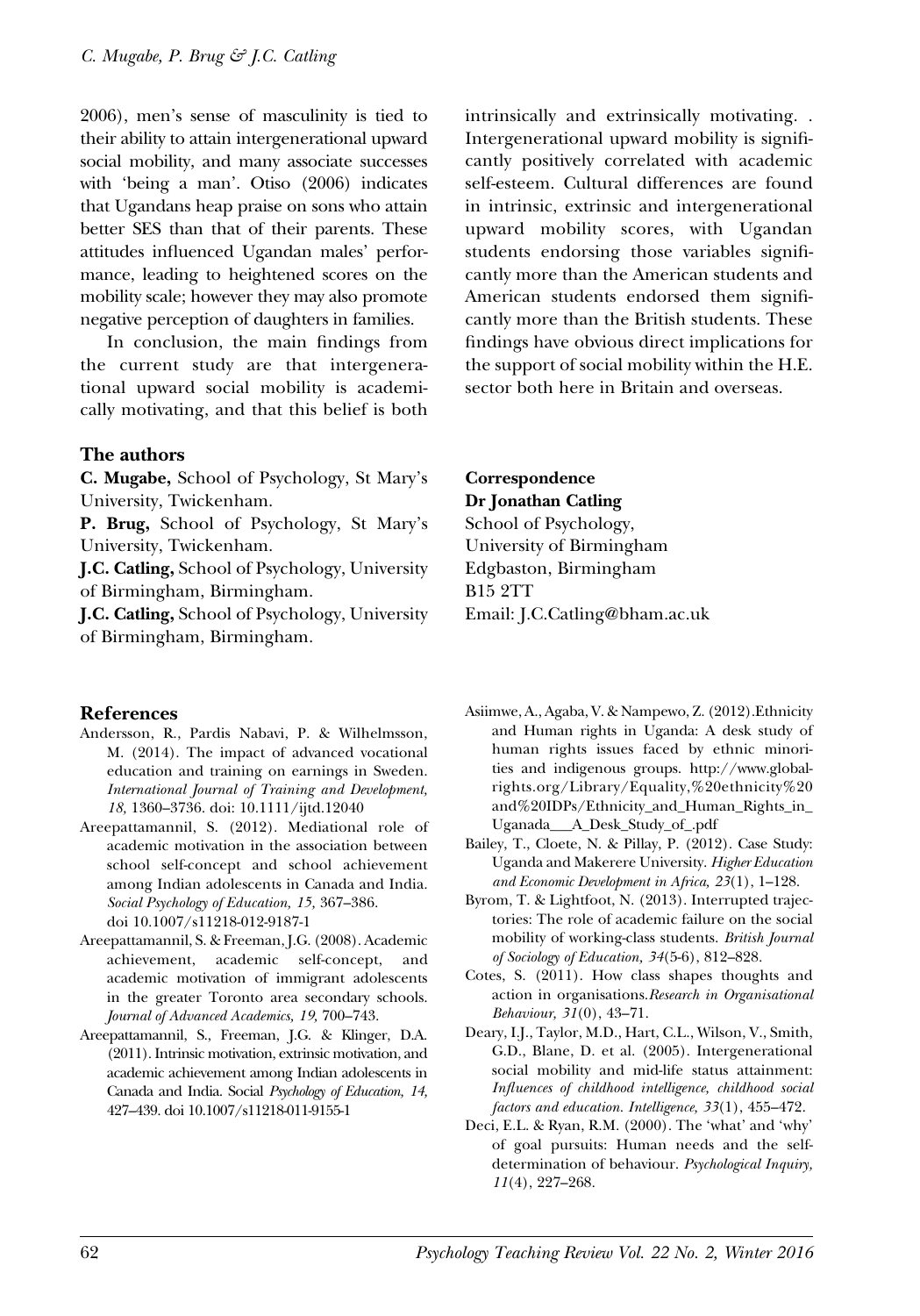- Deci, E.L. & Ryan, R.M. (2002). Overview of selfdetermination theory: An organismic dialectical perspective. In E.L. Deci & R.M. Ryan (Eds.), *Handbook of self-determination research* (pp.3–33). Rochester: University of Rochester Press.
- Deci, E.L. & Ryan, R.M. (2008). Facilitating optimal motivation and psychological well-being across life's domains. *Canadian Psychology, 49*(1), 14–23.
- Dominguez, A., Saenz-de-Navarrete, J., De-Marcos, L., Fernandez, L., Pages, C. & Martinez-Herraiz, J.J. (2013). Gamifying learning experiences: Practical implications and outcomes. *Computers & Science, 63*(0), 380–392.
- Donche,V., Maeyer, S.D., Coertjens, L., Daal, T.V. & Petegem, P.V.(2013). Differential use of learning strategies in first-year higher education: The impact of personality, academic motivation, and teaching strategies. *British Journal of Education Psychology, 83*(1), 238–251.
- Eccles, J.S. & Roeser, R.W. (2009). Schools academic motivation, and stage-environment fit. In R.M. Lerner & Steinberg (Eds.), *Handbook of adolescent Psychology.* Hoboken, NJ: Wiley.
- Field, A. (2013). *Discovering Statistics, using SPSS for windows.* London, England: SAGE Publications.
- Furrer, C. & Skinner, E. (2003). Sense of relatedness as a factor in children's academic engagement and performance. Journal of Educational Psychology, 95(1), 148–162. doi:10.1037/0022-0663.95.1.148
- Groome, D., Brace, N., Edger, G., Edger, H., Eysenck, M., Manly, T. & Ness, H. et al. (2014). *An introduction to cognitive psychology: Processes and disorders*  London and New York: Psychology Press.
- Hart, C.L., Deary, I.J., Davey-Smith, G., Upton, M.N., Whalley, L.J., Star, J.M. (2004). Childhood IQ of parents related to characteristic of their offspring: Linking the Scottish Mental Survey 1932 to the Midspan Family Study. *Journal of Biosocial Science, 37*(3), 623–639.
- Harter, S. (1989). *Manual for the Self-Perception Profile for Adolescents.* Denver, CO: University of Denver.
- Hochschild, J.L. & Weaver, V. (2007). The skin colour paradox and the American racial order. *Social Forces, 86*(2), 643–670.
- Holland, D.G. & Yousofi, M.H. (2014). The only solution: Education, youth, and social change in Afghanistan. *Anthropology & Education Quarterly, 45*(3), 241–259. doi: 10.1111/aeq.12066
- Hollembeak, J. & Amorose, A.J. (2005). Perceived coaching behaviours and college athletes' intrinsic motivation: A test of self-determination theory. *Journal of Applied Sport Psychology, 17,* 20–36.
- Housel, T.H. & Harvey, V.L. (2009). *The invisibility factor: Administrators and faculty reach out to firstgeneration college students*. Boca Raton, FL: Brown Walker Press,
- Janosz, M., Archambault,I., Morizot, J. & Pagani, L.S. (2008). School engagement trajectories and their differential predictive relations to dropout. *Journal of Social Issues, 64*(3), 21–40.
- Johnson, W., Brett, C.E. & Deary, I.J. (2010). The pivotal role of education in the association between ability and social class attainment: A look across three generations. *Intelligence, 38*(1) 55–56.
- Kasedde, S., Doyle, A.F., Seeley, U.A. & Ross, D.A. (2014). They are not always a burden: Older people and children fostering during the HIV epidemic. *Social Science and Medicine, 113,*  161–168.
- Kenny, M.E., Walsh-Blair, L.Y., Blustein, D.L., Bempechat, J. & Seltzer, J.( 2010). Achievement motivation among urban adolescents: Work hope, autonomy support and achievement-related beliefs. *Journal of Vocational Behaviour, 77*(2), 205–212.
- Kraus, M.W. & Kenltner, D. (2009). Signs of socioeconomic status: A thin-slicing approach. *Psychological Science 20*(3), 992–1004.
- Kraus, M.W., Piff, P.K., Mendton-Denton, R., Rhenschmidt, M.L. & Keltner, D. (2012). Social class solipsism, and contextualism: How the rich are different from the poor. *Psychological Review, 119*(3), 546–573.
- Kraus, M.W. & Tan, J.J.X. (2015). Americans overestimate social class mobility. *Journal of Experimental Social Psychology, 58,* 101–111.
- Ku, L., Dittmar, H. & Banerjee, R. (2012). Are materialistic teenagers less motivated to learn? Cross-section and longitudinal evidence from the United Kingdom and Hong Kong. *Journal of Educational Psychology, 104*(1), 74–86.
- Kusurkur, R.A., Croiset, G., Mann, K.R., Custers, E. & Cate, O.T. (2012). Have motivational theories guided the development and reform of medical education curricula? A review of the literature. *Academic Medicine, 87*(6), 735–743.
- Lemos, M.S. & Verissimo, L. (2014). The relationship between intrinsic motivation, extrinsic motivation, and achievement, along elementary school. *Procedia-Social and Behaviour Sciences, 112*(1), 930–938.
- Lepper, M.R., Corpus, J.H. & Iyengar, S.S. (2005). Intrinsic and extrinsic motivational orientations in the classroom: Age differences and academic correlates. *Journal of Education Psychology, 97*(2), 184–196.
- Long, M., Wood, C., Littleton, K., Passenger, T. & Sheehy, K.(2011). *The Psychology of Education*  (2nd ed.) London and New York: Routledge.
- Mellard, D.F., Krieshok, T., Fall, E. & Woods, K. (2013). Dispositional factors affecting motivation during learning in adult basic and secondary education programs. *Read Writ, 26*(2), 515–538.
- Murdock, T.B. (1999). The social context of risk: Status and motivational predictors of alienation in middle school. *Journal of Educational Psychology, 91*(1), 62–75. doi: 10.1037/0022-0663.91.1.62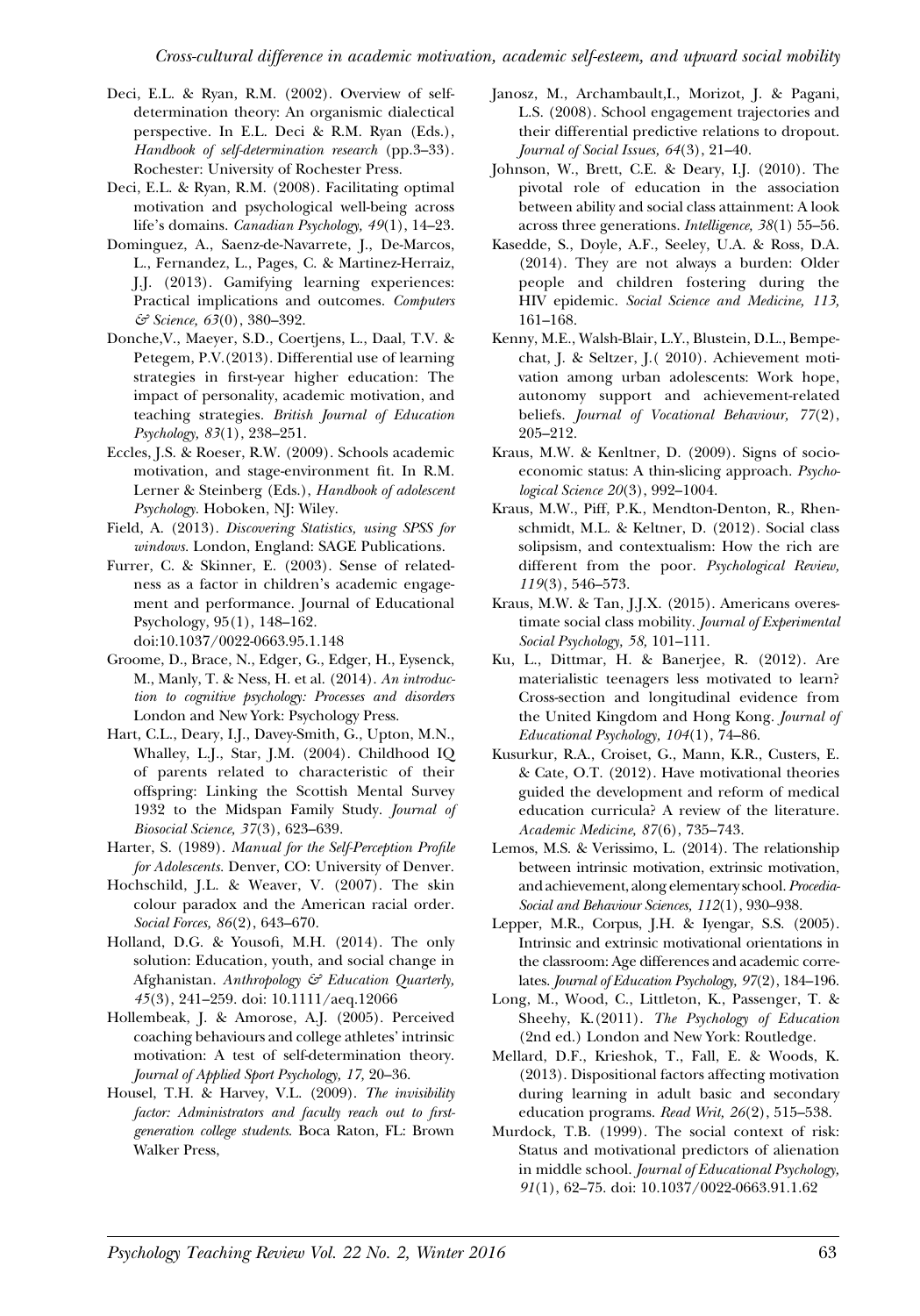- Novak, M., Ahlgren, C. & Hammarstrom, A. (2012). Social and health-related correlates of intergenerational and intergenerational social mobility among Swedish men and women. *Public Health, 126*(1), 349–357.
- Obwona, M. & Ssewanyana, S.N. (2007). Development impact of higher education in Africa: The case of Uganda. *Economic Policy Research Centre, 48*(2), 1–38.
- Okami, P. & Shackelford, T.K. (2001). Human sex differences in sexual psychology and behaviour. *Annual Review of Sex Research, 12*(3), 186–241.
- Otiso, K.M. (2006). Gender role, marriage and family. *Culture and Custom of Uganda: Greenwood Press, 8,* 82–98.
- Platt, L. (2007). Making education count: The effects of ethnicity and qualifications on intergenerational social class mobility. *The Social Review, 55*(3), 485–508.
- Platt, L. (2011). *Understanding inequalities: Stratification and differences.* Cambridge: Polite Press.
- Ratelle, C.F., Guay, F., Vallerand, R.J., Larose, S. & Senécal, C. (2007). Autonomous, controlled, and amotivated types of academic motivation: A personoriented analysis. *Journal of Educational Psychology, 99,* 734–746. doi: 10.1037/0022-0663.99.4.734
- Rheinschmidt, M.L. & Mendoza-Denton, R. (2014). Social class and Academic achievement in college: The interplay of rejection sensitivity and entity beliefs. *Journal of Personality and Social Psychology, 107*(1), 101–121.
- Rubin, M. (2012). Social class differences in social integration among students in higher education: A metaanalysis and recommendation for future research. *Journal of Diversity in Higher Education, 5*(1), 22–38.
- Sanchez, F.J., Liu, W.M., Leathers, L., Goins, J. & Vilain, E. (2011). The subjective experience of social class and upward mobility among African American men in graduate school. *Psychology of Men and Masculinity, 12*(4), 368–382.
- Shane, J. & Heckhausen, J. (2013). University students' causal conceptions about social mobility: Diverging pathways for believing in personal merit and luck. *Journal of Vocational Behaviour, 82*(2), 10–19.
- Shaw, A. (2013). Family fortunes: Female students' perceptions and expectations of higher education and an examination of how they, and their parents, see the benefits of university. *Educational Studies, 39,*  195–207. doi: 10.1080/03055698.2012.713549
- Smith R.E., Cumming, S.P. & Smoll, F.L. (2008) Development and validation of the Motivational Climate Scale for Youth Sports. *Journal of Applied Sport Psychology, 20*(1), 116–136. doi: 10.1080/10413200701790558
- Sorjonen, K., Hemmingsson, T., Lundin, A., Falkstedt, D. & Melin, B. (2012). Intelligence, socioeconomic background, emotional capacity, and level of education as predictor of attained socioeconomic position in a cohort of Swedish men. *Intelligence, 40*(1), 269–277.
- Stephens, N.M., Fryberg, S.A., Markus, H.R., Johnson, C.S. & Covarrubias, R. (2012). Unseen disadvantage: How Americans universities' focus on independence undermines the academic performance of first-generation college students. *Journal of Personality and Social Psychology, 102*(4), 1178–1197.
- Stephens, N.M., Townsend, S.S.M., Markus, H.R. & Phillip, T. (2012). A cultural mismatch: Independent cultural norms produce greater increase in cortisol and more negative emotion among first-generation college students. *Journal of Experimental Social Psychology, 48*(4), 1398–1393.
- Stumm, S.V., Macintyre, S., Batty, D.G., Clark, H. & Deary, I.J. (2010). Intelligence, social class of origin, childhood behaviour disturbances and education as predictors of status attainment in midlife in men: The Aberdeen of the 1950s study. *Intelligence, 38*(1), 202–211.
- Taylor, A. & Krahn, H. (2013). Living through our children: Exploring the education and career 'choices' of racialized immigrant youth in Canada. *Journal of Youth Studies, 16,* 1000–1021. doi: 10.1080/13676261.2013.772575
- Tiikkaja, S., Sandin, S., Malki, N., Modin, B., Sparen, P. & Hultman, C.M. (2013). Social class, social mobility and of psychiatric disorder – a populationbased longitudinal study. *Plos/one, 8*(11), 456–487.
- Trumbull, E. & Rothstein-Fisch, C. (2011). The intersection of culture and achievement motivation. *The School Community Journal, 21*(2), 25–53.
- Tynkkyan, L., Tolvanen, A. & Salmela-Aro, K. (2012). Trajectories of educational expectorations from adolescence to young adulthood in Finland. *Developmental Psychology, 48*(4), 1674–1685.
- Vallerand, R.J., Pelletier, L.G., Blais, M.R. & Brière, N.M. (1992). The Academic Motivation Scale: A measure of intrinsic, extrinsic, and amotivation in education. *Educational and Psychological Measurement, 52*(23) 1003–1017.
- Vallerand, R.J. & Ratelle, C.F. (2002). Intrinsic and extrinsic motivation: A hierarchical model. In E.L. Deci & R.M. Ryan (Eds.), *Handbook of selfdetermination research* (pp.37–64). Rochester, NY: University of Rochester Press.
- Vecchione, M., Alessandri, G. & Marsicano, G. (2014). Academic motivation predicts educational attainment: Does gender make a difference. *Learning and Individual Differences, 32*(0), 124–131.
- Wood, D., Kurtz-Costes, B. & Copping, K.E. (2011). Gender differences in motivational pathways to college for middle class African American youth. *Developmental Psychology, 47*(4), 961–968.
- Wigfield, A., Cambria, J. & Eccles, J.S. (2012). Motivation in education. In R.M. Ryan, (Ed.). *The Oxford Handbook of Human Motivation.* New York: Oxford University Press.
- Wigfield, A. (1994). Expectancy-value theory of achievement motivation: A developmental perspective. *Educational Psychology Review, 6*(1), 49–78. doi: 10.1007/BF02209024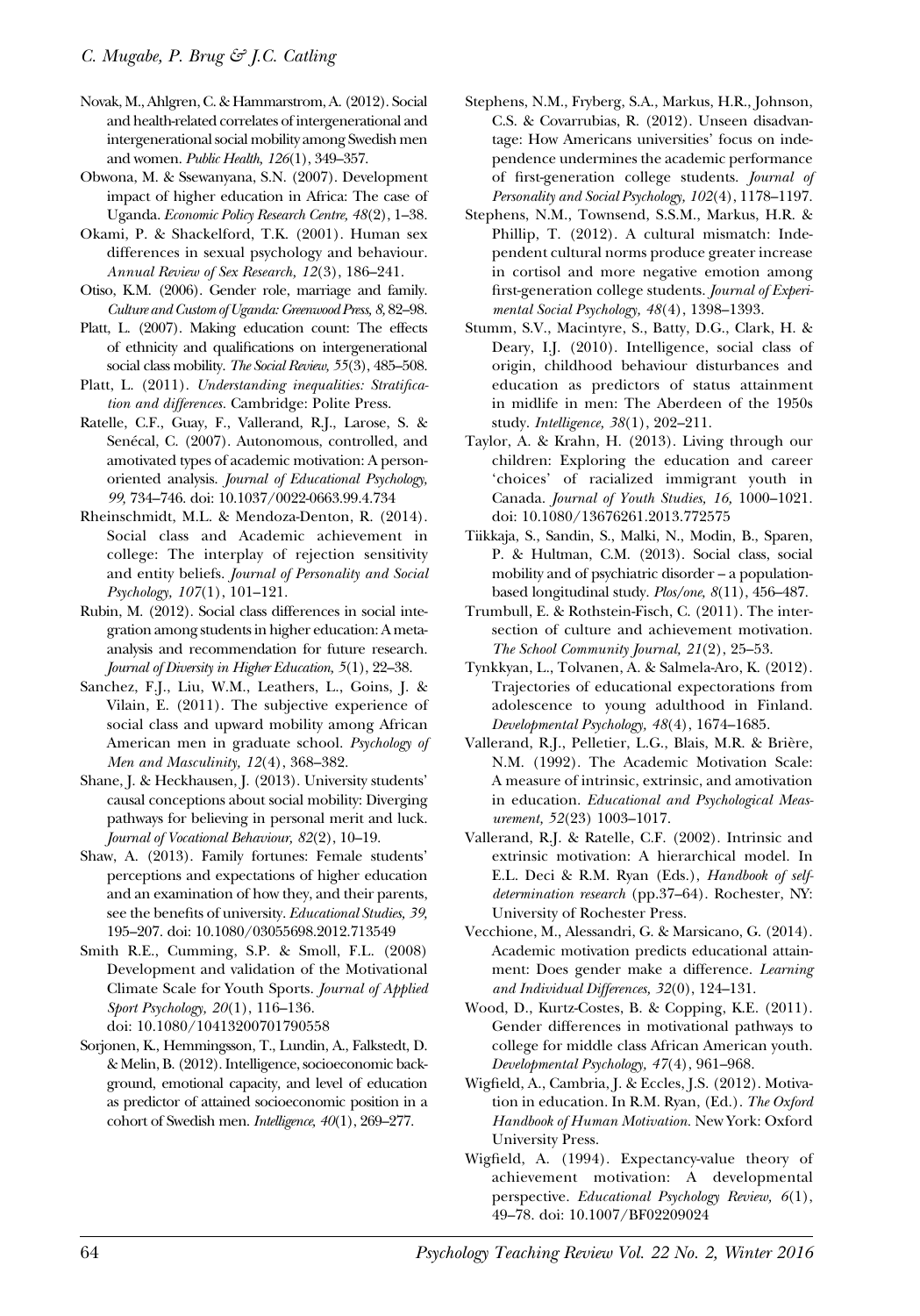## **Appendix A**

| $18012$ $1111$ at the parts well be proved interesting by extrinsivity in the contention building |               |       |                        |           |  |  |  |  |  |
|---------------------------------------------------------------------------------------------------|---------------|-------|------------------------|-----------|--|--|--|--|--|
| Ethnicity                                                                                         | <b>Number</b> | Mean  | Standard<br>Percentage | Deviation |  |  |  |  |  |
| White (Non-Hispanic)                                                                              | 39            | 18.36 | 1.98                   | 60.94%    |  |  |  |  |  |
| African American                                                                                  | 10            | 18.10 | 0.57                   | 15.62%    |  |  |  |  |  |
| Asian American                                                                                    | 11            | 18.09 | 0.54                   | 17.19%    |  |  |  |  |  |
| Hispanic                                                                                          | 04            | 18.25 | 0.50                   | 06.25%    |  |  |  |  |  |
| Total                                                                                             | 64            |       |                        | 100.00%   |  |  |  |  |  |

**Table 1A: Participant demographic makeup by ethnicity in the America sample**

## **Table 1B: Participant demographic makeup by ethnicity in the UK sample**

| Ethnicity              | Number | Mean  | Standard<br><b>Deviation</b> | Percentage |
|------------------------|--------|-------|------------------------------|------------|
| <b>White British</b>   | 65     | 19.58 | 2.89                         | 65.00%     |
| <b>Black Caribbean</b> | 09     | 19.78 | 2.22                         | 09.00%     |
| Black African          | 04     | 18.75 | 0.96                         | 04.00%     |
| Mixed Race             | 12     | 19.83 | 3.59                         | 12.00%     |
| Indian                 | 08     | 18.25 | 0.46                         | 08.00%     |
| Chinese                | 02     | 18.00 | 1.41                         | 02.00%     |
| Total                  | 100    |       |                              | 100.00%    |

|  | Table 1C: Participant demographic makeup by ethnicity in the Uganda sample |  |  |  |
|--|----------------------------------------------------------------------------|--|--|--|
|  |                                                                            |  |  |  |

| <b>Tribes</b> | <b>Number</b> | Mean  | Standard<br>Deviation | Percentage |
|---------------|---------------|-------|-----------------------|------------|
| Banyankole    | 32            | 20.56 | 3.15                  | 31.07%     |
| Baganda       | 52            | 21.28 | 3.69                  | 50.49%     |
| Basoga        | 15            | 19.73 | 1.10                  | 14.56%     |
| Batoro        | 04            | 20.25 | 1.25                  | 03.88%     |
| Total         | 103           |       |                       | 100.00     |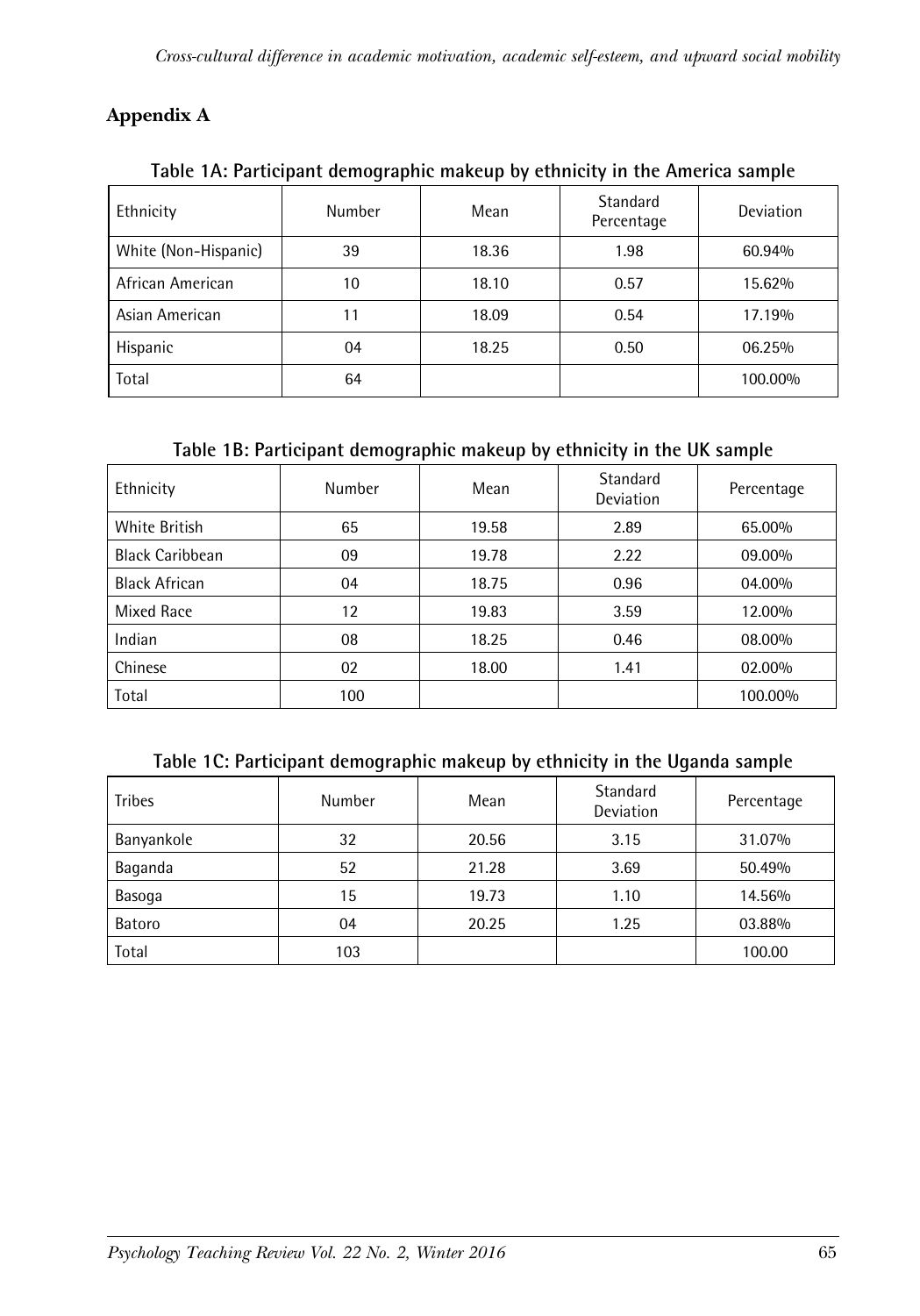## **Appendix B**

This section aims to find your reasons for going to university: Please read the following statements and indicate your degree of agreement or disagreement by circling the number that corresponds with your opinion. Please be as honest as you can. Please respond to each statement by using the following code: 1=strongly disagree, 2=moderately disagree, 3=slightly disagree, 4=neutral, 5=slightly agree, 6=moderately agree and 7=strongly agree.

#### **WHY DO YOU GO TO UNIVERSITY?**

| 1. Because I experience pleasure and satisfaction while learning new things.                                        | $\mathbf{1}$ | $\overline{2}$ | 3 | $\overline{4}$ | 5 | 6 | $\overline{7}$ |
|---------------------------------------------------------------------------------------------------------------------|--------------|----------------|---|----------------|---|---|----------------|
| 2. For the intense feelings I experience when I am communicating my own<br>ideas to others.                         | 1            | $\overline{2}$ | 3 | $\overline{4}$ | 5 | 6 | 7              |
| 3. For the pleasure I experience while surpassing myself in my studies.                                             | 1            | $\overline{2}$ | 3 | 4              | 5 | 6 | 7              |
| To prove to myself that I am capable of completing my university degree.<br>4.                                      | 1            | $\mathfrak{p}$ | 3 | 4              | 5 | 6 | $\overline{7}$ |
| For the pleasure I experience when I discover new things never seen<br>5.<br>before.                                | 1            | $\overline{2}$ | 3 | $\overline{4}$ | 5 | 6 | $\overline{7}$ |
| 6. For the pleasure that I experience when I read interesting authors.                                              | 1            | $\overline{2}$ | 3 | 4              | 5 | 6 | $\overline{7}$ |
| 7. For the pleasure that I experience while I am surpassing myself in one of<br>my personal accomplishments.        | 1            | $\overline{2}$ | 3 | $\overline{4}$ | 5 | 6 | $\overline{7}$ |
| 8. Because of the fact that when I succeed in university I feel important.                                          | 1            | $\overline{2}$ | 3 | $\overline{4}$ | 5 | 6 | 7              |
| 9. For the pleasure that I experience in broadening my knowledge about<br>subjects which appeal to me.              | 1            | $\overline{2}$ | 3 | $\overline{4}$ | 5 | 6 | 7              |
| 10. For the pleasure that I experience when I feel completely absorbed by<br>what certain authors have written.     | 1            | $\overline{2}$ | 3 | $\overline{4}$ | 5 | 6 | $\overline{7}$ |
| 11. For the satisfaction I feel when I am in the process of accomplishing<br>difficult academic activities.         | 1            | $\overline{2}$ | 3 | $\overline{4}$ | 5 | 6 | $\overline{7}$ |
| 12. To show myself that I am an intelligent person.                                                                 | 1            | $\overline{2}$ | 3 | $\overline{4}$ | 5 | 6 | $\overline{7}$ |
| 13. Because my studies allow me to continue to learn about many things that<br>interest me.                         | 1            | $\overline{2}$ | 3 | $\overline{4}$ | 5 | 6 | $\overline{7}$ |
| 14. For the 'high' feeling that I experience while reading about various<br>interesting subjects.                   | 1            | $\overline{2}$ | 3 | 4              | 5 | 6 | 7              |
| 15. Because university allows me to experience a personal satisfaction in my<br>quest for excellence in my studies. | 1            | $\overline{2}$ | 3 | $\overline{4}$ | 5 | 6 | $\overline{7}$ |
| 16. Because I want to show myself that I can succeed in my studies.                                                 | 1            | 2              | 3 | 4              | 5 | 6 | 7              |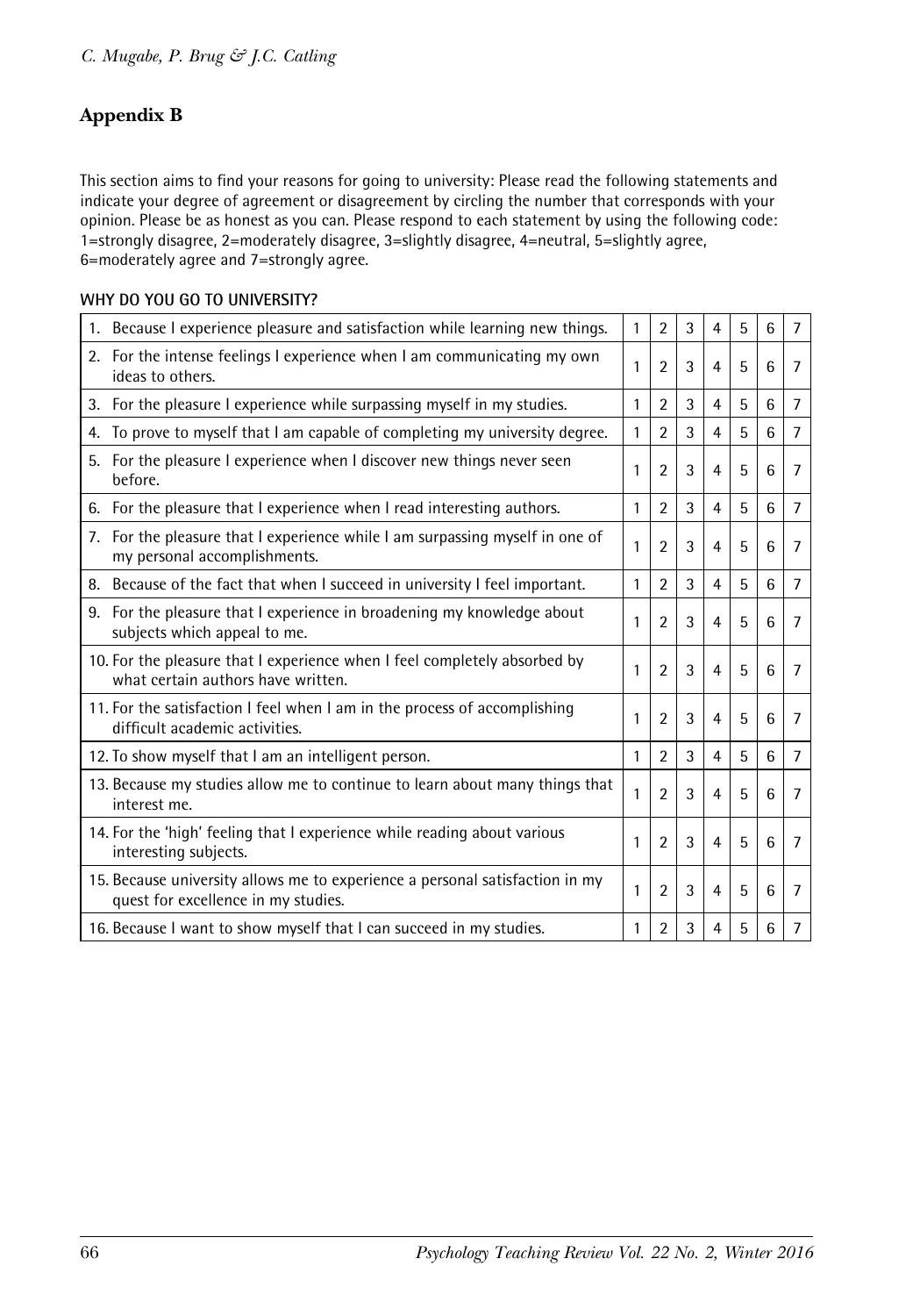This section also aims to find your other reasons for going to university: Please read the following statements and indicate your degree of agreement or disagreement by circling the number that corresponds with your opinion. Please be as honest as you can. Please respond to each statement by using the following code: 1=strongly disagree, 2=moderately disagree, 3=slightly disagree, 4=neutral, 5=slightly agree, 6=moderately agree and 7=strongly agree.

#### **WHY DO YOU GO TO UNIVERSITY?**

| 1. Because with only with a high school or A level certificate, I would not<br>find a high-paying job later on. |   | $\overline{2}$ | 3 | $\overline{4}$ | 5 | 6 |  |
|-----------------------------------------------------------------------------------------------------------------|---|----------------|---|----------------|---|---|--|
| 2. Because I think that university education will help me better prepare for<br>the career I have chosen.       |   | $\overline{2}$ | 3 | $\overline{4}$ | 5 | 6 |  |
| 3. In order to obtain a more prestigious job later on.                                                          |   | 2              | 3 | 4              | 5 | 6 |  |
| 4. Because eventually it will enable me to enter the job market in a field that<br>I like.                      | 1 | $\overline{2}$ | 3 | $\overline{4}$ | 5 | 6 |  |
| 5. Because I want to have 'the good life' later on.                                                             |   | $\mathfrak{p}$ | 3 | 4              | 5 | 6 |  |
| 6. In order to have a better salary later on.                                                                   |   | $\mathfrak{p}$ | 3 | 4              | 5 | 6 |  |
| 7. Because this will help me make a better choice regarding my career<br>orientation.                           | 1 | $\overline{2}$ | 3 | 4              | 5 | 6 |  |
| 8. Because I believe that a few additional years of education will improve my<br>competence as a worker.        | 1 | 2              | 3 | 4              | 5 | 6 |  |

This section aims to find out whether your interest in going to university is reducing: Please read the following statements and indicate your degree of agreement or disagreement by circling the number that corresponds with your opinion. Please be as honest as you can. Please respond to each statement by using the following code: 1=strongly disagree, 2=moderately disagree, 3=slightly disagree, 4=neutral, 5=slightly agree, 6=moderately agree and 7=strongly agree.

## **WHY DO YOU GO TO UNIVERSITY?**

| 1. Honestly, I don't know; I really feel that I am wasting my time in<br>university.                    |  |  | 6              |  |
|---------------------------------------------------------------------------------------------------------|--|--|----------------|--|
| 2. I can't see why I go to university and frankly, I couldn't care less.                                |  |  | 6 <sup>1</sup> |  |
| 3. I once had good reasons for going to university; however, now I wonder<br>whether I should continue. |  |  | 6              |  |
| 4. I don't know; I can't understand what I am doing in university.                                      |  |  | 6 <sup>1</sup> |  |